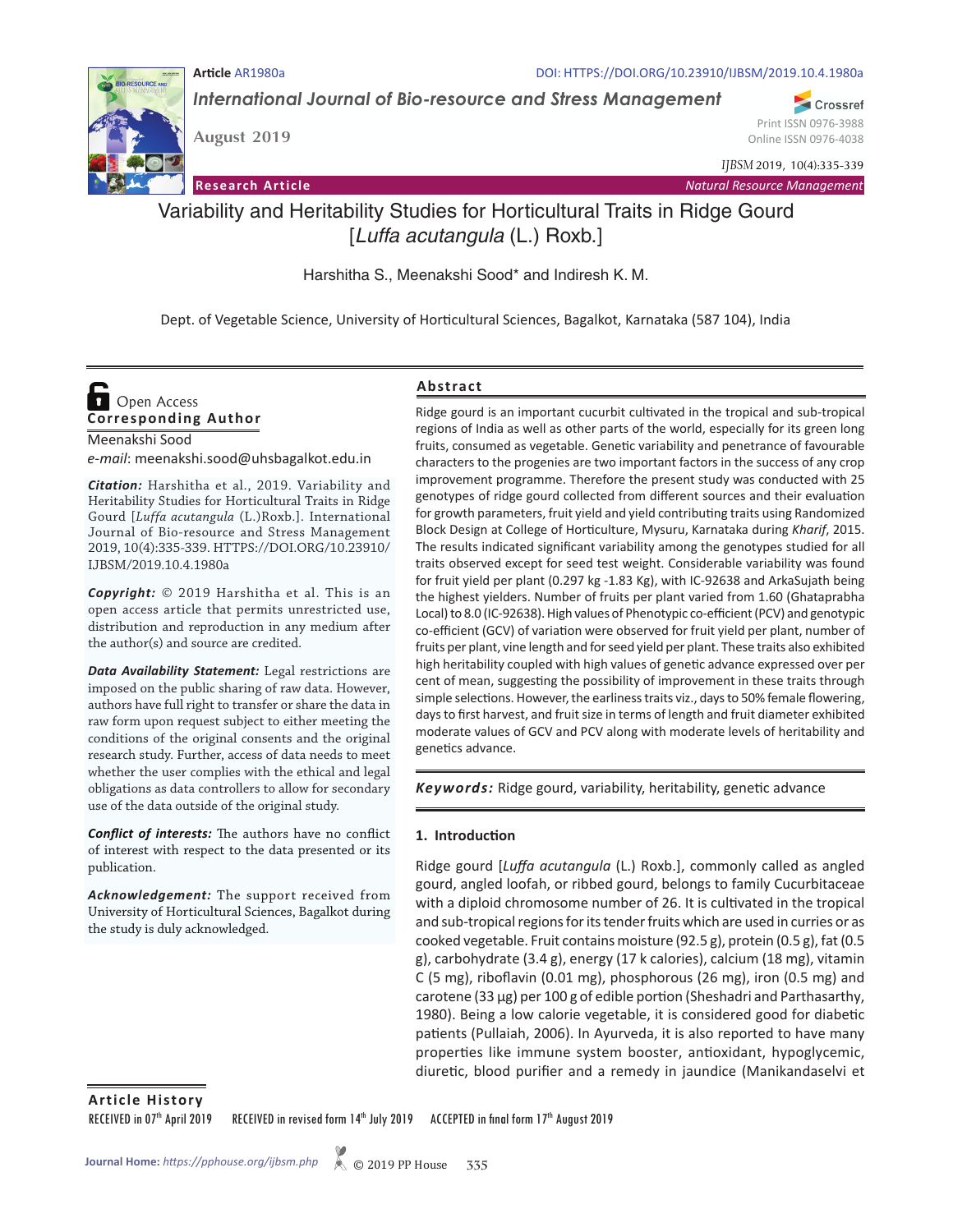al., 2016). The crop is believed to have originated in India, where wild types still occur and later spread to all the areas with high rainfall (Grubben and Denton, 2004). It is emetic and traditionally used for the treatment of stomach ailment and fever (Chakravarthy, 1959). Seeds are also reported to be possessing purgative, emetic and antihelmintic properties due to the secondary metabolite cucurbitacin (Robinson and Decker-Walters, 1997). Isolation of Ribosome Inactivating Proteins (RIPs) and luffaculin from ridge gourd seeds have received wide attention for their potential applications in medicine as they possess various pharmacological activities including abortifacient, antifungal, antitumor, antivirus and HIV-1 integrase inhibitory properties (Hou et al., 2006). It is a cross pollinated crop, predominantly monoecious in nature. It is cultivated in the tropics and sub-tropics for its tender edible fruits both on commercial scale and kitchen gardens throughout India and some parts of Indonesia, Myanmar, Malasia, Phillipines, Srilanka and Taiwan. It can be grown as spring or summer crop as well as rainy season crop. Broad genetic variation for various growth, morphology and fruit characteristics is observed in different parts of India viz., fruit shape, size and colour, and staminate and pistillate flower sex ratio. The fruit shape may be categorized as very long, long, oblong or short. The choice and success of any breeding program depends on the germplasm used. Genetic resources enable plant breeders to create novel plant gene combinations and select crop varieties more suited to the needs of diverse agricultural systems (Glaszmann et al., 2010). The efficiency of selection depends on the nature and extent of genetic variability, degree of transmissibility of desirable characters (Golani et al., 2007) and on the actual expected genetic gain for the character in a population. Therefore, it is very important to know the magnitude of variability and the level of heritability important traits within the germplasmavailable. The present investigation, hence, aimed at studying the nature and extent of genetic variability and heritability in a set of genotypes collected from different sources, and to use the information for planning further breeding programs.

### **2. Materials and Methods**

The present investigation was carried out at the Experimental farm of College of Horticulture, Mysuru, Karnataka, Indialocated at latitude of 120 22'45"N and longitude of 760 31'28" E, 807 m above mean sea level. The area receives an average annual rainfall of 767 mm. This college forms a sub-campus of University of Horticultural Sciences,Bagalkot. The trial was taken up during *kharif*, 2015 with twenty five diverse genotypes of ridge gourd which were evaluated using Randomized Block Design with two replications. The package of practices recommended by University of Horticultural Sciences, Bagalkot were followed for raising the crop. The seedlings were raised from seeds in portrays and were transplanted to the field when they were 14 days old at a spacing of 1.2 m between the rows and 0.9 m between the plants. Ten plants were maintained in treatment per

replication. Observations were recorded on five competitive randomly selected plants from each treatment and replication for growth parameters (Number of branches per plant, vine length, number of nodes per vines and internodal length), flowering traits (Days to anthesis for first male flower, days to anthesis for first female flower, node number at which first male flower appeared, node number at which first female flower appeared, days to 50% flowering, sex ratio and yield parameters. The values observed in five selected plants were averaged and subjected to statistical analysis as per Panse and Sukhatme (1967) for analysis of variance.Amount of Vitamin C (ascorbic acid) present in the fruit sample was analyzed by using DCIP titration (Sadasivam and Manickam, 1997), protein by using Microkjeldahl methodandthe chlorophyll content in leaves was assessed by using DMSO (Dimethyl Sulphoxide) procedure (Hiscox and Israelstam, 1979). Phenotypic and genotypic components of variance were estimated by applying the formula as suggested by Cochran and Cox (1959). Phenotypic and genotypic co-efficients of variation were calculated by using the following formulae suggested by Cockerham (1963) and genetic advance estimation was done as per Johnson et al. (1955).

### **3. Results and Discussion**

In the present investigation, variance due to treatments was significant for all the characters studied except for 100 seed weight (Table 1), indicating the presence of sufficient amount of variability between the genotypes studied for all the traits except one.

#### *3.1. Morphological and growth parameters*

The results pertaining to the genetic variability observed in 25 ridge gourd genotypes for growth and morphological parameters are presented in Table 2. Low genotypic and phenotypic co-efficients of variation were recorded for days to first harvest which indicated the variability of lower magnitude and suggests the need for generation of variability either by introduction, exploration or by hybridization for improvement in this trait.High PCV and GCV were recorded for parameters like number of primary branches, vine length, number of nodes per plant, internodal length, number of nodes to first male and female flower, number of fruits per plant, fruit yield per plant, vitamin C, crude protein, total chlorophyll content, seed yield per plant and number of seeds per fruit, indicating that high magnitude of variability was present in the germplasm for these characters, thus indicating scope for improvement of these characters through simple selection. High estimates of heritability were noticed for number of primary branches per vine, vine length, number of nodes per vine, internodal length, days to anthesis of first male flower, number of nodesto first male and female flower indicating that characters are less influenced by environmental factors and are under the control of additive gene effect. Therefore selection for improvement of such characters would be rewarding. Similar results were reported by Dubey et al.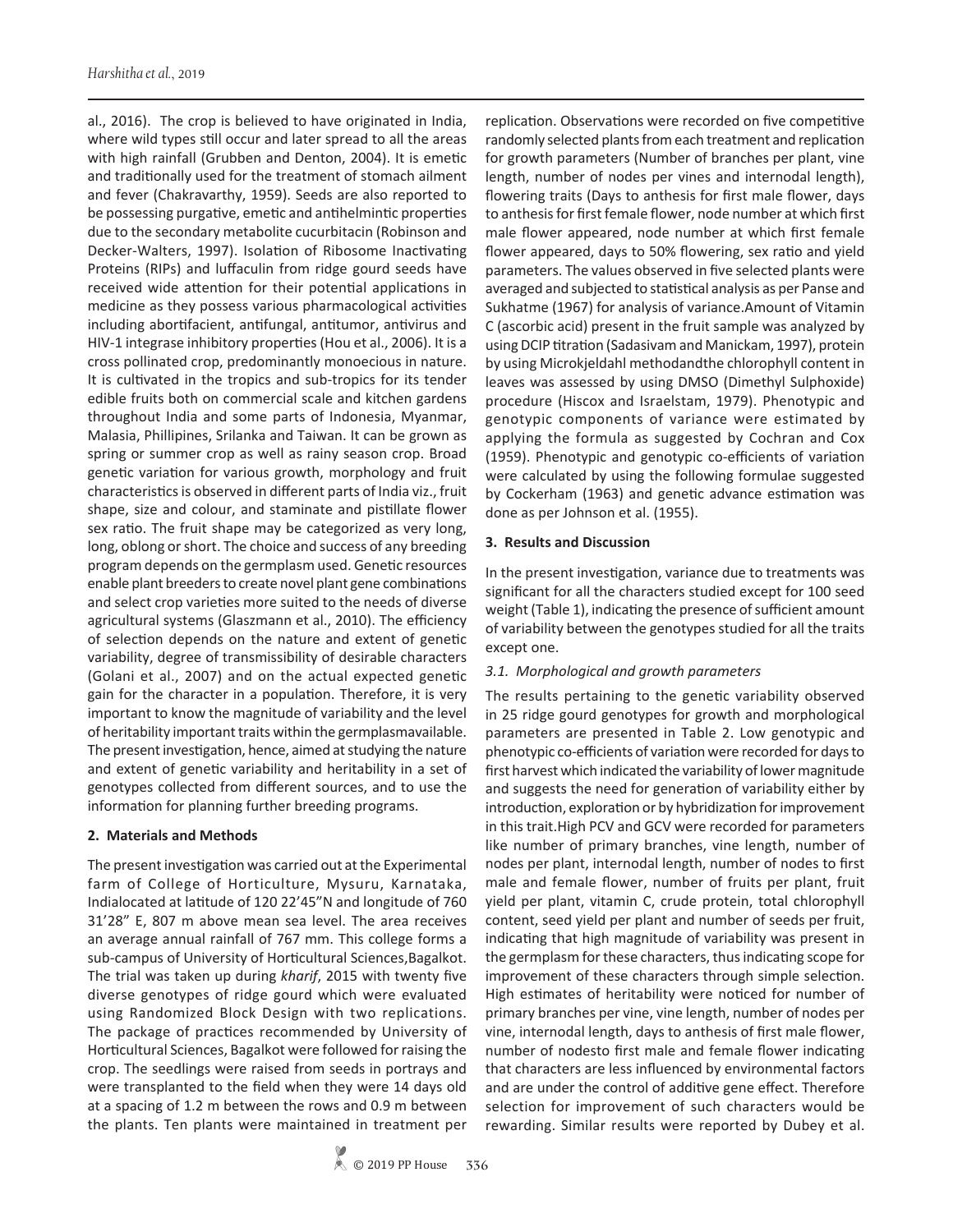| $S1$ . | Character                              | Replication  | Genotypes   | Error    | CD $(p=0.05)$ |
|--------|----------------------------------------|--------------|-------------|----------|---------------|
| No.    |                                        |              |             |          |               |
| df     |                                        | $\mathbf{1}$ | 24          | 24       |               |
|        | A. Morphological and growth parameter  |              |             |          |               |
| 1.     | Number of branches                     | 1.62         | $2.05***$   | 0.13     | 0.74          |
| 2.     | Vine length                            | 86.75        | 57149.64**  | 390.71   | 40.8          |
| 3.     | Number of nodes vine <sup>-1</sup>     | 139.68       | 140.90**    | 4.34     | 4.3           |
| 4.     | Internodal length                      | 47.02        | 12.34**     | 2.59     | 3.32          |
| 5.     | Days to anthesis for first male flower | 0.01         | $51.27***$  | 5.73     | 4.94          |
| 6.     | Days to anthesis for first male flower | 7.26         | 40.02**     | 14.44    | 7.84          |
| 7.     | Number of nodes to first male flower   | 0.42         | $4.28**$    | 0.48     | 1.43          |
| 8.     | Number of nodes to female flower       | 0.15         | 23.43**     | 2.54     | 3.29          |
| 9.     | Days to 50% flowering                  | 54.79        | 64.70**     | 21.92    | 9.66          |
| 10.    | Days to first harvest                  | 2.1          | 30.72**     | 10.41    | 6.66          |
| 11.    | Days to last harvest                   | 564.48       | 149.21      | 62.11    | 16.26         |
| 12.    | Sex ratio                              | 18.54        | $11.63*$    | 5.28     | 4.74          |
|        | B. Yield and quality components        |              |             |          |               |
| 1.     | Per cent fruit set (%)                 | 174.32       | 132.44**    | 46.01    | 14            |
| 2.     | Number of fruits plant <sup>-1</sup>   | 0.42         | $5.41***$   | 0.51     | 1.47          |
| 3.     | Fruit yield plant <sup>-1</sup> (g)    | 108220.97    | 321245.43** | 31638.89 | 367.11        |
| 4.     | Average fruit weight (g)               | 860.3        | 2722.30**   | 456.97   | 44.12         |
| 5.     | Fruit length (cm)                      | 16.92        | 55.95**     | 14.73    | 7.92          |
| 6.     | Fruit diameter (mm)                    | 20.67        | 39.96**     | 16.63    | 8.42          |
| 7.     | Vitamin C (mg)                         | 0.09         | 73.12**     | 6.11     | 5.1           |
| 8.     | Crude protein (%)                      | 0.04         | 39.68**     | 0.72     | 1.75          |
| 9.     | Chlorophyll (m)                        | 0.04         | $0.49***$   | 0.03     | 0.36          |
|        | C. Seed parameters                     |              |             |          |               |
| 1.     | Seed yield per fruit (g)               | 0.88         | $91.13***$  | 13.42    | 7.556         |
| 2.     | 100 seed weight (g)                    | 1.7          | 15.04NS     | 8.9      | 6.16          |
| 3.     | Number of seeds fruit <sup>-1</sup>    | 121.9        | 3268.49**   | 675.95   | 53.66         |

Table 1: Analysis of variance (mean sum of squares) for morphological, growth, yield, fruit quality and seed parameters in Ridge gourd [*Luffa acutangula* (L.) Roxb] genotypes

(2013), Koppad et al. (2015), Radha Rani (2012), Singh et al. (2002) and Khatoon et al. (2016) in ridge gourd.

Heritability estimates along with genetic gain (GAM) is more

#### *3.2. Yield and yield parameters*

The results pertaining to the genetic variability observed in 25 ridge gourd genotypes for yield, quality and seed parameters are presented in Table 3.

useful than heritability alone in predicting the resultant effect for selecting the best individuals (Johnson et al., 1955). High GAM was observed for number of primary branches per vine, vine length, number of nodes per vine, days to anthesis of first male flower, number of nodes to first male and female flower suggesting that the characters were governed by additive genes and selection will be rewarding for improvement of such traits. These results are in conformity with Singh et al. (2002) and Khatoon et al. (2016).

High values of PCV as well as GCV was recorded for number of fruits per plant and fruit yield per plant. The high magnitude of GCV further revealed the greater extent of variability present in the characters, suggesting good scope for improvement through selection of this crop. High heritability estimates with high GAM for number of fruits plant<sup>-1</sup>, fruit yield plant<sup>-1</sup> and average fruit weight indicated the predominant role of additive genetic. Therefore, there is scope for improvement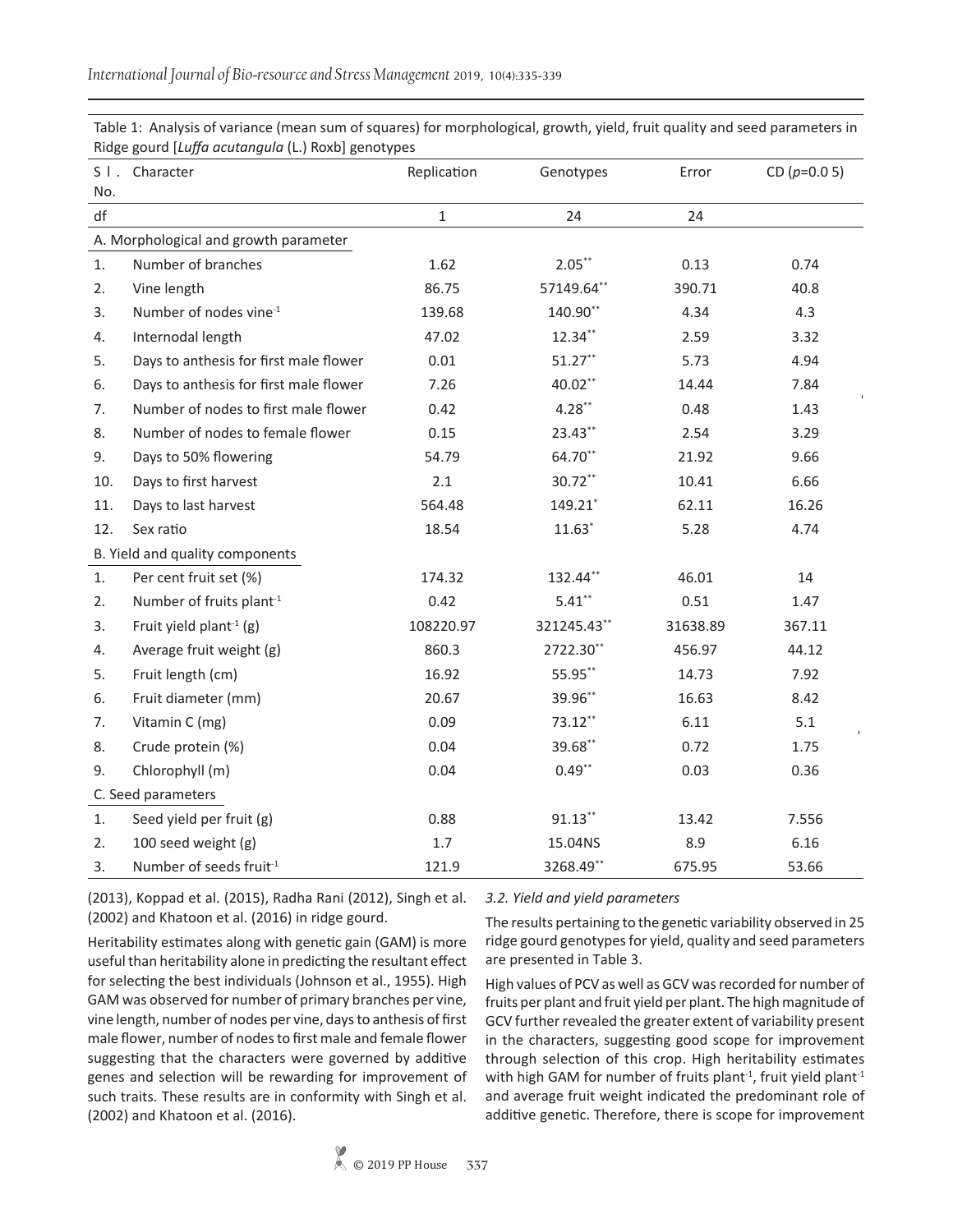| $S$ $\vert$ .<br>No.                  | Character                                 | Range         | Mean   | GV       | PV       | GCV<br>$(\%)$ | <b>PCV</b><br>(%) | h <sup>2</sup><br>$(\%)$ | GA     | <b>GAM</b><br>$(\%)$ |
|---------------------------------------|-------------------------------------------|---------------|--------|----------|----------|---------------|-------------------|--------------------------|--------|----------------------|
| A. Morphological and growth parameter |                                           |               |        |          |          |               |                   |                          |        |                      |
| 1.                                    | Number of branches                        | 3.00-7.40     | 4.09   | 0.96     | 1.09     | 23.96         | 25.50             | 88.23                    | 1.89   | 46.89                |
| 2.                                    | Vine length                               | 219.96-818.84 | 438.68 | 28379.47 | 28770.17 | 38.40         | 38.67             | 98.64                    | 344.67 | 78.57                |
| 3.                                    | Number of nodes vine $^{-1}$              | 17.40-49.57   | 29.79  | 68.28    | 72.62    | 27.74         | 28.61             | 94.03                    | 16.51  | 55.41                |
| 4.                                    | Internodal length                         | 8.92-19.45    | 14.56  | 4.88     | 7.47     | 15.16         | 18.77             | 65.28                    | 3.67   | 25.24                |
| 5.                                    | Days to anthesis for<br>first male flower | 21-42.78      | 25.85  | 22.77    | 28.5     | 18.4          | 20.65             | 79.90                    | 8.7    | 33.99                |
| 6.                                    | Days to anthesis for<br>first male flower | 23.8-47.34    | 34.59  | 12.79    | 27.23    | 10.34         | 15.09             | 46.98                    | 5.05   | 14.60                |
| 7 <sub>1</sub>                        | Number of nodes to<br>first male flower   | $2.05 - 6.40$ | 4.01   | 0.79     | 1.27     | 22.16         | 28.11             | 62.11                    | 1.44   | 35.97                |
| 8.                                    | Number of nodes to<br>female flower       | 4.40-21.54    | 9.18   | 10.45    | 12.99    | 35.19         | 39.25             | 80.42                    | 5.97   | 65.01                |
| 9.                                    | Days to 50% flowering                     | 36.12-56.42   | 44.50  | 21.39    | 43.31    | 10.39         | 14.79             | 49.38                    | 6.69   | 15.04                |
| 10.                                   | Days to first harvest                     | 39.55-58.58   | 47.98  | 10.15    | 20.57    | 6.64          | 9.45              | 49.37                    | 4.61   | 9.61                 |
| 11.                                   | Days to last harvest                      | 84.5-114      | 98.2   | 43.55    | 105.66   | 6.72          | 10.47             | 41.22                    | 8.73   | 8.89                 |
| 12.                                   | Sex ratio                                 | 18.28-28.36   | 24.19  | 3.17     | 8.46     | 7.36          | 12.02             | 37.52                    | 2.25   | 9.29                 |

Table 2: Estimates of mean, range, components of variance, heritability and genetic advance for morphological and growth parameters in ridge gourd [*Luffa acutangula* (L.) Roxb] genotypes

GCV: Genotypic coefficient of variation; GA: Expected genetic advance;  $h^2$  (%): Heritability (broad sense); PCV: Phenotypic coefficient of variation; PV: Phenotypic variance; GV: Genotypic variance; GAM: Genetic advance over per cent of mean

Table 3: Estimates of mean, range, components of variance, heritability and genetic advance for yield and yield parameters, quality and seed parameters in ridge gourd [*Luffa acutangula* (L.) Roxb] genotypes

|               | daanch ana aaaa baramacara muraya Qaara Fealla aaacandana ferfinamal Qanachbaa |                |        |          |           |               |                      |           |        |                      |
|---------------|--------------------------------------------------------------------------------|----------------|--------|----------|-----------|---------------|----------------------|-----------|--------|----------------------|
| $S$ l.<br>No. | Character                                                                      | Range          | Mean   | GV       | <b>PV</b> | GCV<br>$(\%)$ | <b>PCV</b><br>$(\%)$ | $h^2$ (%) | GA     | <b>GAM</b><br>$(\%)$ |
| 1.            | Per cent fruit set (%)                                                         | 51.41-78.16    | 65.94  | 43.22    | 89.22     | 9.97          | 14.32                | 48.44     | 9.42   | 14.29                |
| 2.            | Number of fruits plant <sup>-1</sup>                                           | 1.60-8.00      | 4.47   | 2.45     | 2.96      | 35.02         | 38.50                | 82.78     | 2.93   | 65.64                |
| 3.            | Fruit yield plant <sup>-1</sup> (g)                                            | 297.04-1825.20 | 948.49 | 144803.2 | 176442.1  | 40.12         | 44.29                | 82.07     | 710.14 | 74.87                |
| 4.            | Average fruit weight (g)                                                       | 141.40-267.90  | 208.75 | 1132.67  | 1589.63   | 16.12         | 19.10                | 71.25     | 58.52  | 28.03                |
| 5.            | Fruit length(cm)                                                               | 18.1-39.80     | 27.07  | 20.61    | 35.34     | 16.77         | 21.96                | 58.33     | 7.14   | 26.39                |
| 6.            | Fruit diameter (mm)                                                            | 37.72-56.10    | 46.26  | 11.67    | 28.29     | 7.38          | 11.50                | 41.23     | 4.52   | 9.76                 |
| 7.            | Vitamin C (mg)                                                                 | 4.95-39.15     | 16.42  | 33.50    | 39.62     | 35.25         | 38.33                | 84.57     | 10.97  | 66.78                |
| 8.            | Crude protein (%)                                                              | 4.06-22.09     | 12.58  | 19.48    | 20.20     | 35.08         | 35.72                | 96.44     | 8.93   | 70.97                |
| 9.            | Chlorophyll (mg)                                                               | $0.91 - 3.03$  | 1.92   | 0.23     | 0.26      | 24.95         | 26.56                | 88.24     | 0.93   | 48.27                |
| 10.           | Seed yield fruit <sup>-1</sup> (g)                                             | 8.42-32.67     | 18.13  | 38.85    | 52.28     | 34.38         | 39.88                | 74.33     | 11.07  | 61.06                |
| 11.           | 100 seed weight $(g)$                                                          | 10.48-24.21    | 15.12  | 3.07     | 11.97     | 11.59         | 22.88                | 25.63     | 1.83   | 12.08                |
| 12.           | Number of seeds fruit <sup>-1</sup>                                            | 55.09-198.32   | 121.37 | 1296.27  | 1972.22   | 29.66         | 36.59                | 65.73     | 60.13  | 49.54                |

GCV: Genotypic coefficient of variation; GA: Expected genetic advance;  $h^2$  (%): Heritability (broad sense); PCV: Phenotypic coefficient of variation; PV: Phenotypic variance; GV: Genotypic variance; GAM: Genetic advance over per cent of mean

variability is a good measure of genotypic variability. These (2011), and Khatoon et al. (2016).

of these traits through phenotypic selection as its estimates results corroborate the findings of Radha Rani (2012), Samadia of GCV and PCV are closer as well as parallel and phenotypic (2007), Basavarajeshwari et al. (2014), Choudhary and Kumar